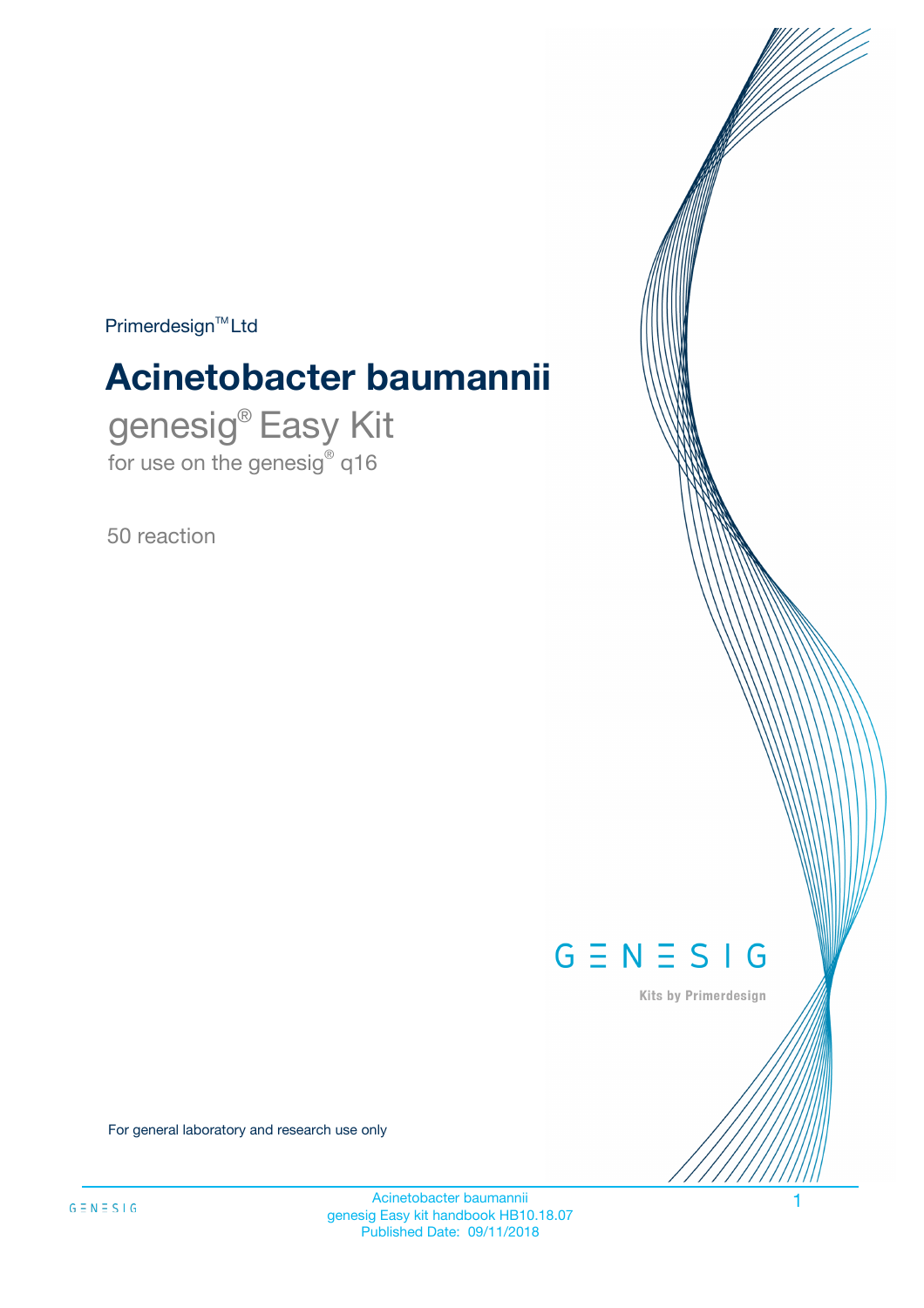## genesig® Easy: at a glance guide

#### **For each DNA test**

| Component                | <b>Volume</b>   | Lab-in-a-box pipette |  |
|--------------------------|-----------------|----------------------|--|
| A.baumannii reaction mix | $10 \mu$        |                      |  |
| <b>Your DNA sample</b>   | 10 <sub>µ</sub> |                      |  |

#### **For each positive control**

| Component                 | Volume          | Lab-in-a-box pipette |  |
|---------------------------|-----------------|----------------------|--|
| A.baumannii reaction mix  | 10 <sub>µ</sub> |                      |  |
| Positive control template | $10 \mu$        |                      |  |

#### **For each negative control**

| Component                | <b>Volume</b>   | Lab-in-a-box pipette |  |
|--------------------------|-----------------|----------------------|--|
| A.baumannii reaction mix | 10 <sub>µ</sub> |                      |  |
| <u>Water</u>             | 10 <sub>µ</sub> |                      |  |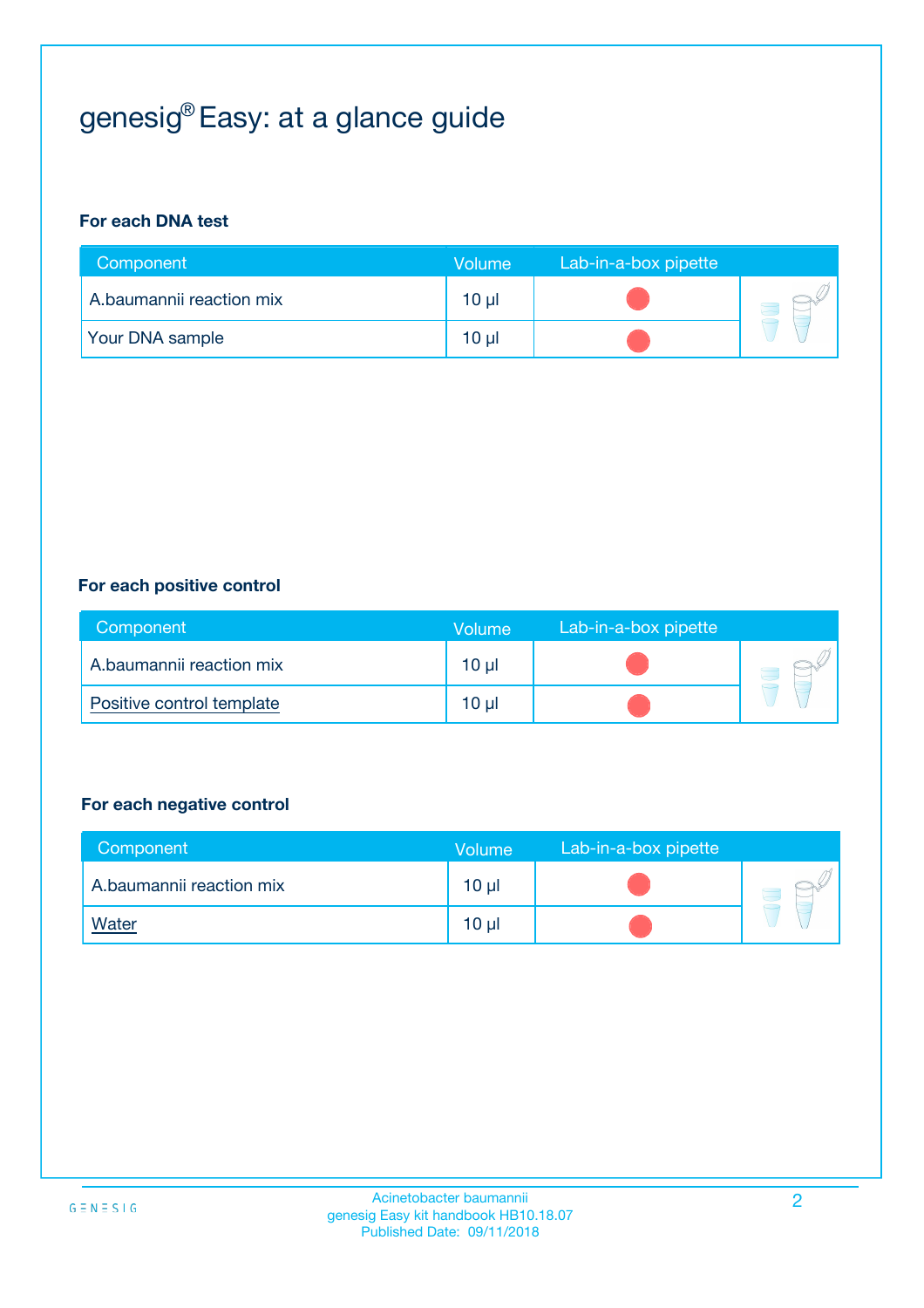## Kit Contents



## Reagents and equipment to be supplied by the user

#### **genesig® q16 instrument**

#### **genesig® Easy Extraction Kit**

This kit is designed to work well with all processes that yield high quality RNA and DNA but the genesig Easy extraction method is recommended for ease of use.

#### **genesig® Lab-In-A-Box**

The genesig Lab-In-A-Box contains all of the pipettes, tips and racks that you will need to use a genesig Easy kit. Alternatively if you already have these components and equipment these can be used instead.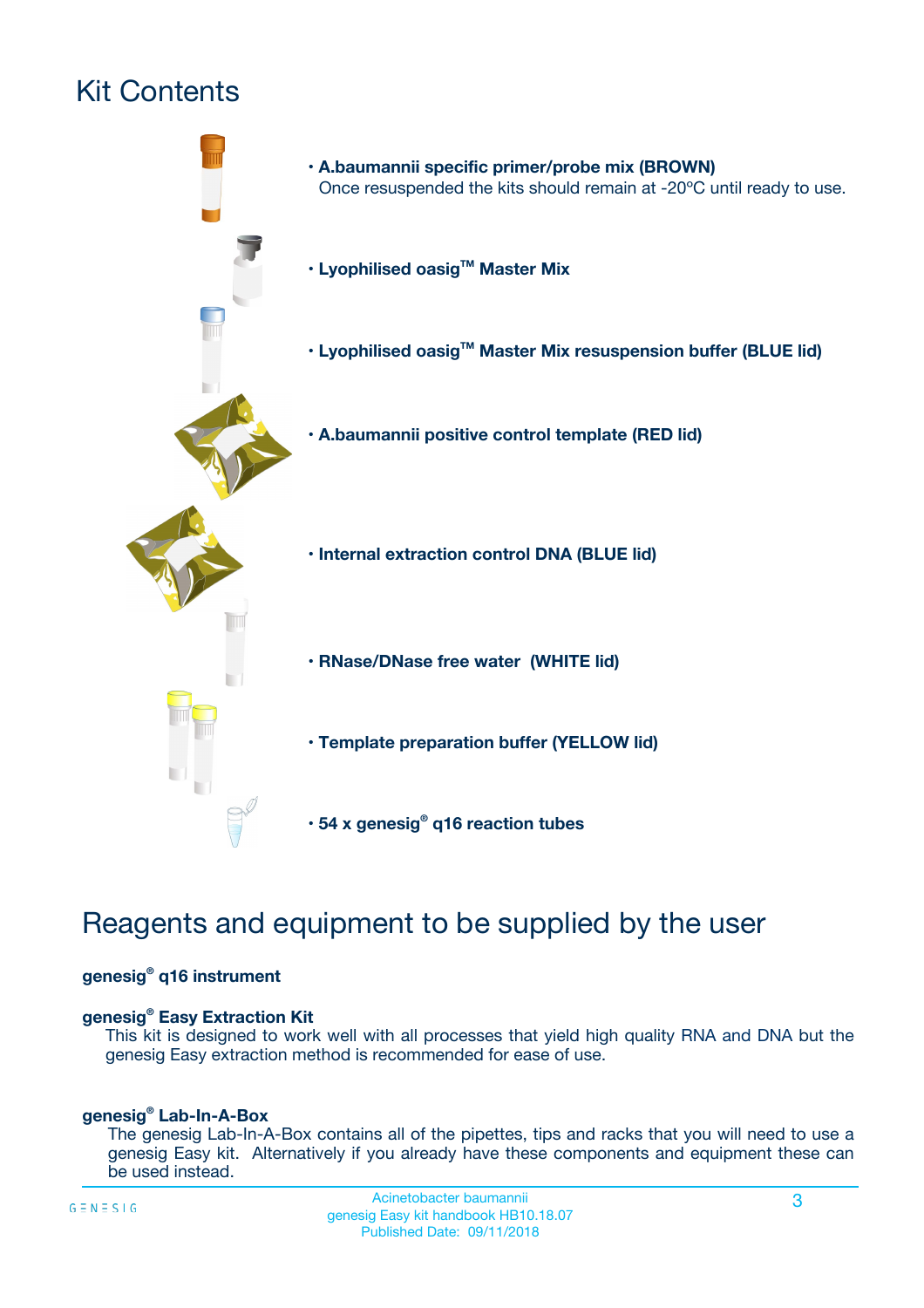## Step-by-step guide

### 1. Create your reaction mix



Use the blue pipette to transfer 500µl**\*** of the oasig Master Mix resuspension buffer into the tube of lyophilised oasig Master Mix and mix well by gently swirling. Then transfer all of that master mix into the brown tube labelled A.baumannii primers/probe.

**\***Transfering 525µl of the oasig Master Mix resuspension buffer to your oasig Master Mix (instead of the 500µl recommended above) will enable you to take full advantage of the 50 reactions by accounting for volume losses during pipetting. In order to do so with the genesig Easy fixed volume pipettes use 1x blue, 2x red and 1x grey pipettes to make the total volume. Please be assured that this will not adversely affect the efficiency of the test.

Cap and shake tube to mix. A thorough shake is essential to ensure that all components are resuspended. **Failure to mix well can produce poor kit performance.**

Leave to stand for 5 minutes. Now your reaction mix is ready to use.

Store the reaction mix in the freezer from hereon.

#### Top tip

- Ensure that the reaction mix is mixed thoroughly before each use by shaking.
- **•** Once resuspended do not expose genesig Easy kit to temperatures above -20°C for longer than 30 minutes at a time.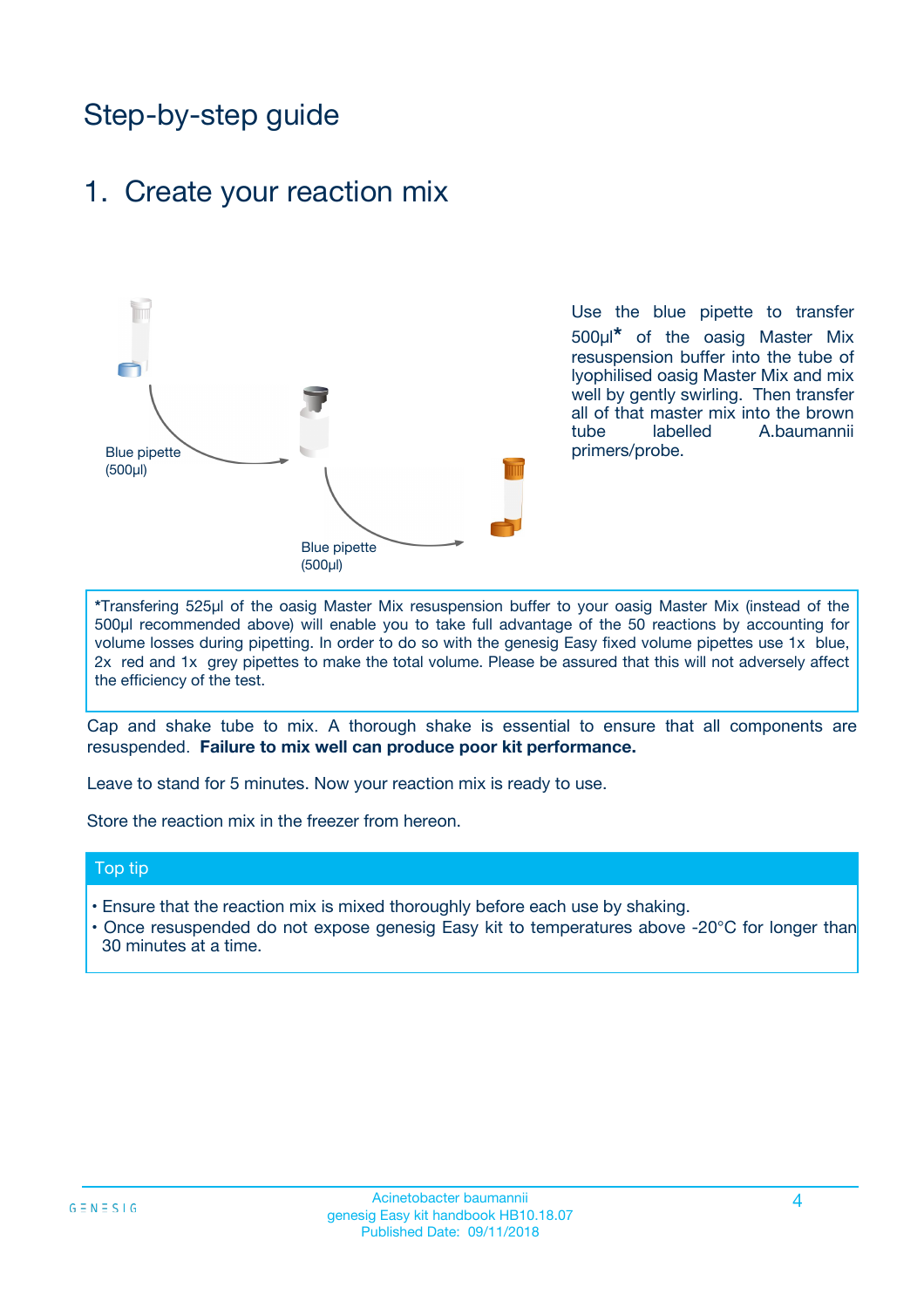## 2. Internal extraction control



Use the blue pipette to transfer 1000µl (2 x 500µl) of template preparation buffer into the Internal Extraction Control DNA tube. Cap and shake tube to mix.

Your kit contains Internal Extraction Control DNA. This is added to your biological sample at the beginning of the DNA extraction process. It is extracted along with the DNA from your target of interest. The q16 will detect the presence of this Internal Extraction Control DNA at the same time as your target. This is the ideal way to show that your DNA extraction process has been **successful.** 

#### **If you are using an alternative extraction kit:**

Use the red pipette to transfer 10µl of Internal Extraction Control DNA to your sample **after** the lysis buffer has been added then follow the rest of the extraction protocol.

#### **If you are using samples that have already been extracted:**

Use the grey pipette to transfer 5µl of Internal Extraction Control DNA to your extracted sample.

### 3. Add reaction mix to all reaction tubes



For every reaction to be run, use the red pipette to add 10µl of your A.baumannii reaction mix to every tube.

#### Top tip

- Always pipette the reaction mix directly into the bottom of the tube.
- You can label the tube lids to aid your reaction setup but avoid labelling tube sides.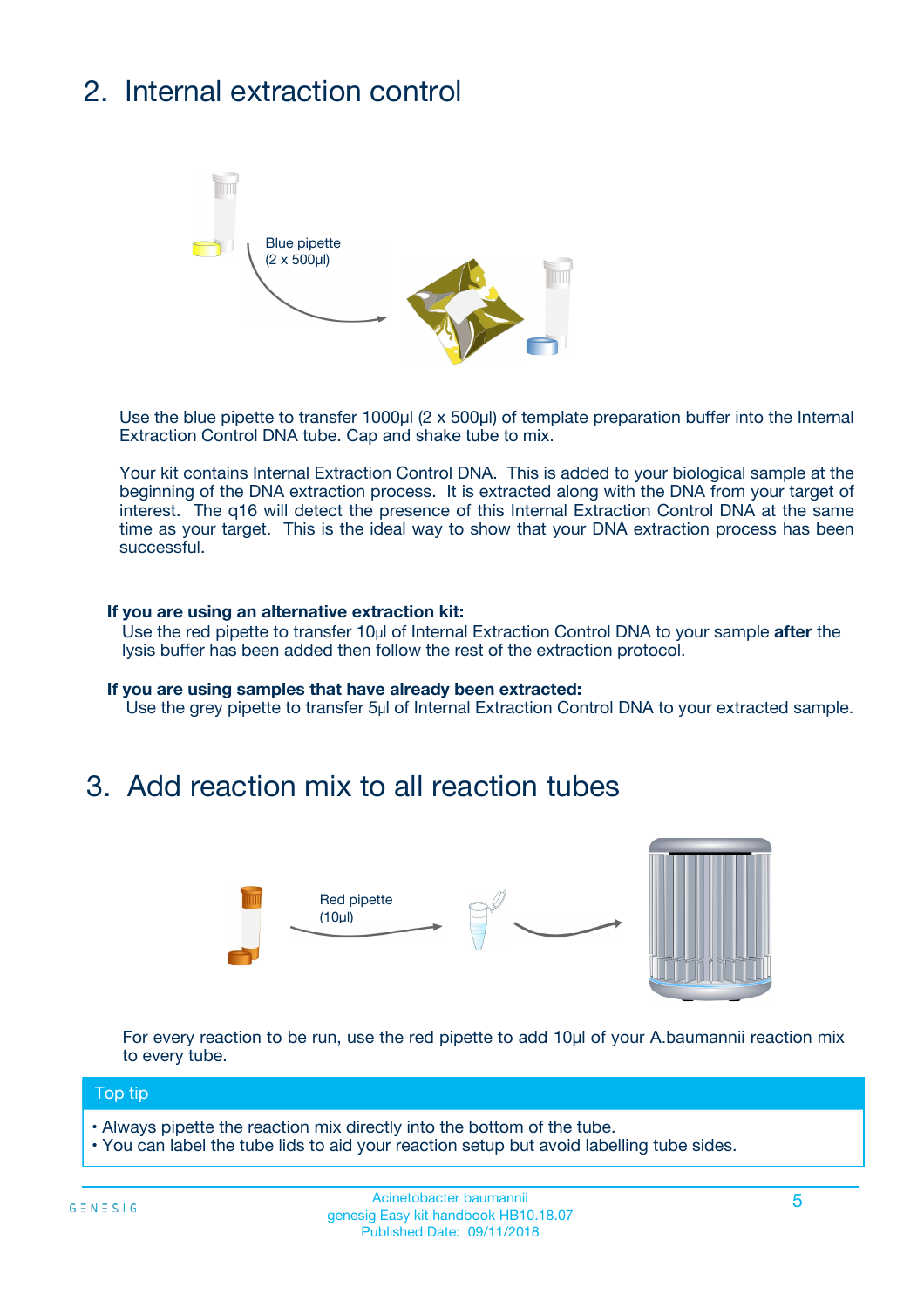### 4. Negative control



For each test you will require a negative control. Instead of DNA, water is used. This sample should typically prove negative thus proving that all of your positive samples really are positive.

To create a negative control reaction simply use the red pipette to add 10µl of the water to the required reaction tubes. Close these tubes after adding the water.

Because some genesig kit targets are common in the environment you may occasionally see a "late" signal in the negative control. The q16 software will take this into account accordingly.

#### Top tip

**•** Always add the water to the side of the tube to reduce the introduction of bubbles.

### 5. Set up a test



For each sample you wish to analyse, use the red pipette to add 10µl of your DNA sample to the required reaction tubes. Close these tubes after adding the sample. Always change pipette tips between samples.

#### Top tip

**•** Always add the DNA sample to the side of the tube to reduce the introduction of bubbles.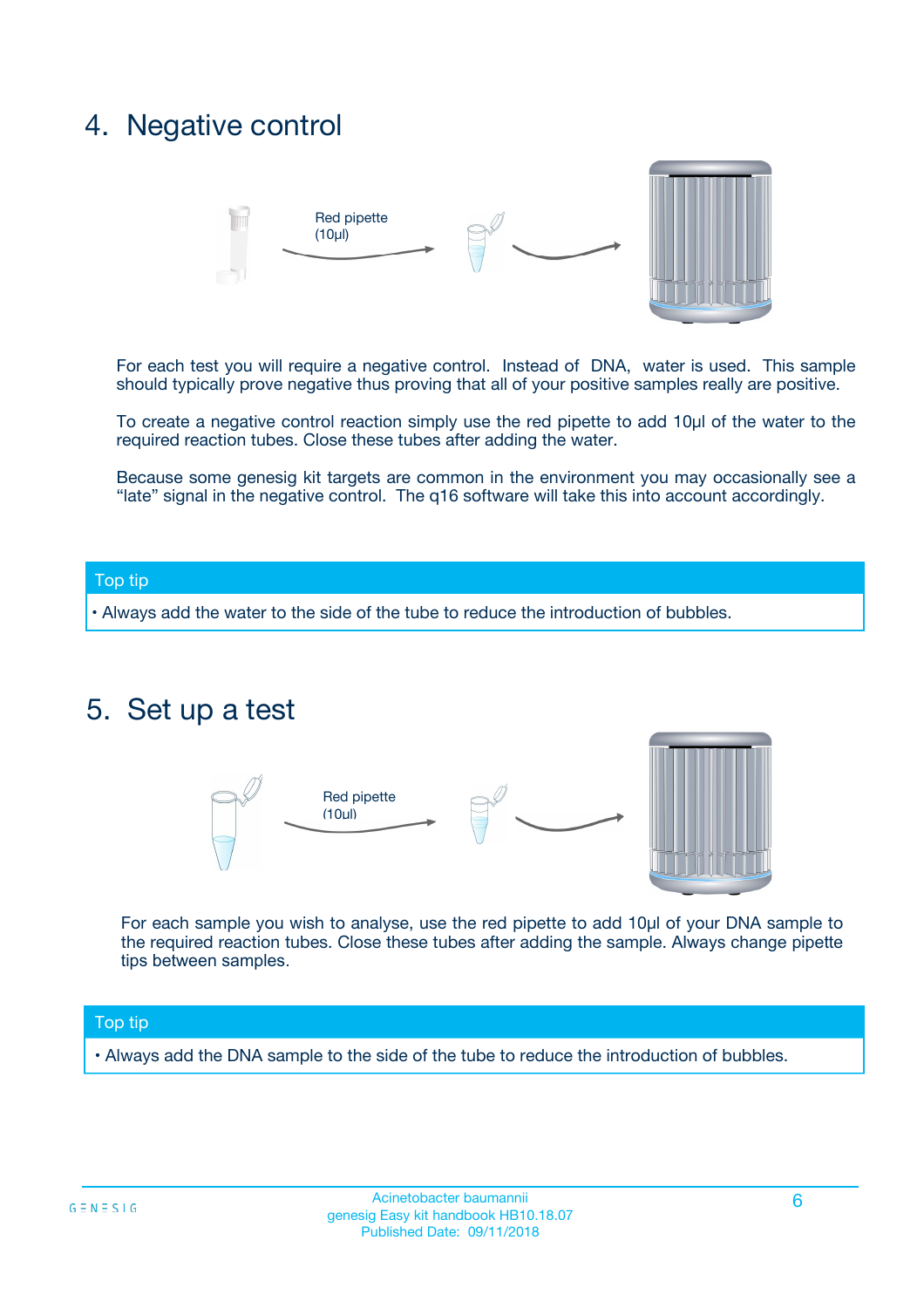### 6. Positive control



Use the blue pipette to transfer 1000µl (2 x 500µl) of template preparation buffer into the positive control template tube. Cap and shake tube to mix.

Each time you run a test you will require a positive control. This is a small portion of DNA from your target of interest. It serves two purposes:

1. It will always test positive so it shows that everything is working as it should be.

2. The q16 software knows how much DNA is present in the positive control. So it can automatically compare your sample of interest with the positive control to calculate the amount of target DNA in your sample.

To create a positive control reaction, simply use 10µl of the positive control instead of your DNA sample.



Take great care when setting up your positive control. The positive control template has the potential to give you a false positive signal in your other samples. Set positive controls up last after all other sample tubes are closed. Always change pipette tips between samples. You may even choose to set up positive controls in a separate room.

#### Top tip

**•** Always add the positive control to the side of the tube to reduce the introduction of bubbles.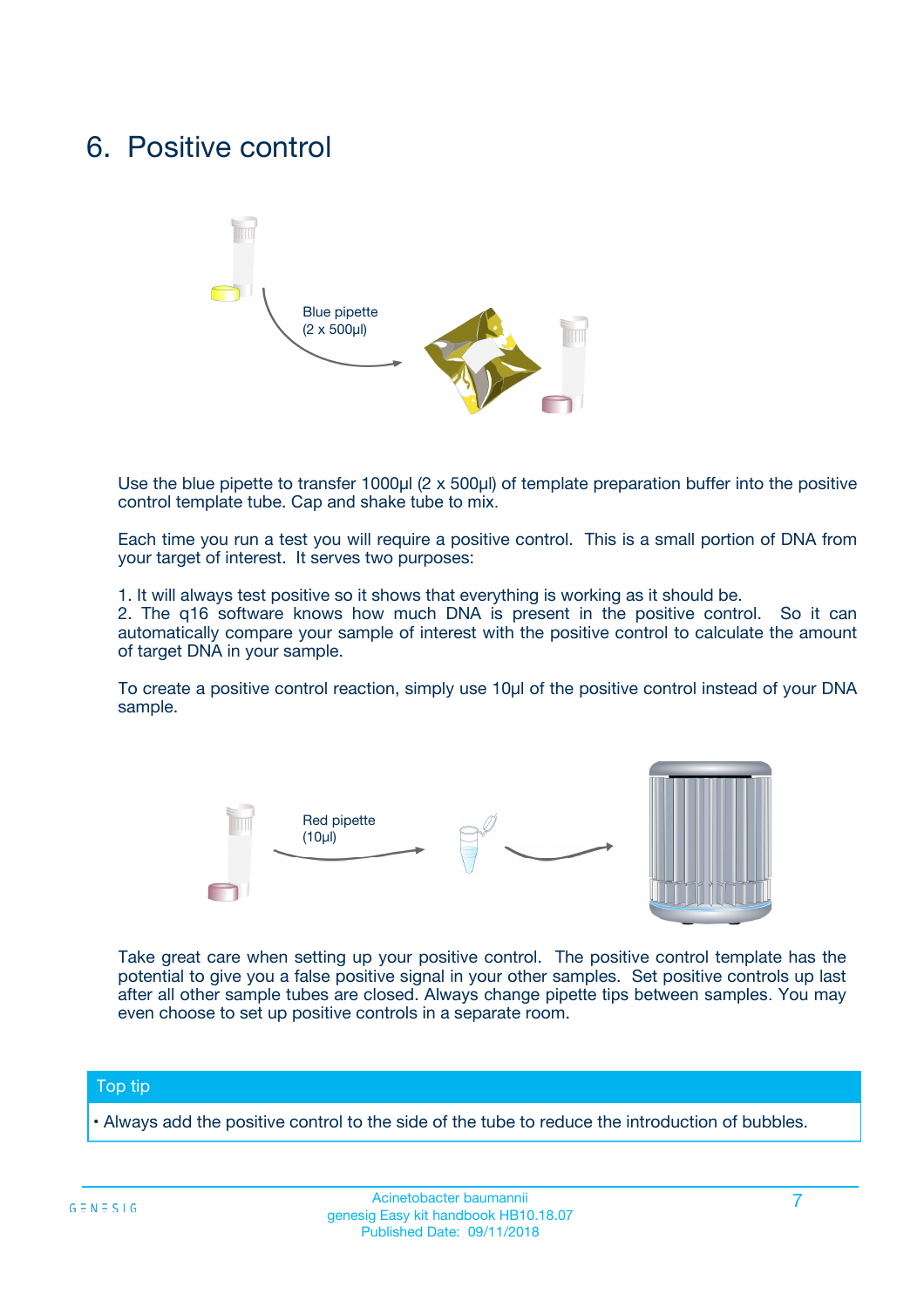## 7. Running the test

Place the tubes into the correct positions in your q16 as defined by the software, this may include positioning of empty tubes to ensure that the q16 lid is balanced. The run can then be started.

| genesig q16 PCR software - 1.2                                               |                                     | $\Box$                                                                                  |
|------------------------------------------------------------------------------|-------------------------------------|-----------------------------------------------------------------------------------------|
| Unsaved (New Experiment 2<br>$\vert \cdot \vert$<br><b>Open Experiments:</b> | <b>D</b> Open<br>Save<br>$\Box$ New | Save As<br><b>C</b> Close<br>$G \equiv N \equiv S \mid G$<br><b>&amp; Configuration</b> |
| Setup<br><b>Results</b><br><b>Stages:</b>                                    |                                     |                                                                                         |
| <b>Notes</b>                                                                 | Samples                             | <b>Tests</b>                                                                            |
| <b>Name and Details</b>                                                      | Color<br>Name                       | Note<br>Color<br>Note<br>Name                                                           |
| New Experiment 2017-10-26 11:06                                              | Sample 1                            | 条<br>علي<br>Test 1                                                                      |
| Kit type: genesig® Easy Target Detection kit                                 | Sample 2                            |                                                                                         |
| Instrument Id.:                                                              | Sample 3                            | $\qquad \qquad \blacksquare$<br>$\qquad \qquad \blacksquare$                            |
| Run Completion Time:                                                         | Sample 4                            |                                                                                         |
| <b>Notes</b>                                                                 | Sample 5<br>A<br>v                  | $\triangle$<br>4<br>$\oplus$<br>₩                                                       |
| <b>Well Contents</b>                                                         |                                     | <b>Run</b>                                                                              |
| Pos.<br>Test                                                                 | Sample                              | <b>Run Status</b>                                                                       |
| Test 1<br>-1                                                                 | <b>Negative Control</b>             | $\blacktriangle$                                                                        |
| $\overline{2}$<br>Test 1                                                     | <b>Positive Control</b>             |                                                                                         |
| $\overline{\mathbf{3}}$<br>Test 1                                            | Sample 1                            | Show full log                                                                           |
| Test 1<br>$\overline{4}$                                                     | Sample 2                            |                                                                                         |
| 5<br>Test 1                                                                  | Sample 3                            | <b>Run Control</b>                                                                      |
| 6<br>Test 1                                                                  | Sample 4                            |                                                                                         |
| $\overline{7}$<br>Test 1                                                     | Sample 5                            |                                                                                         |
| 8                                                                            |                                     | $\triangleright$ Start Run<br>Abort Run                                                 |
| <b>JOD FURTY TUDE TO BUILDED IN</b>                                          |                                     | $\overline{\mathbf{v}}$                                                                 |

#### Top tip

- Before loading tubes into the q16, check for bubbles! Flick the bottom of the tubes to remove any bubbles that may have formed during the test setup.
- Apply centrifugal force with a sharp wrist action to ensure all solution is at the bottom of the reaction tube.
- When repeating a test you can use a previous file as a template by clicking 'open' then selecting File name > Files of Type > Experiment file as template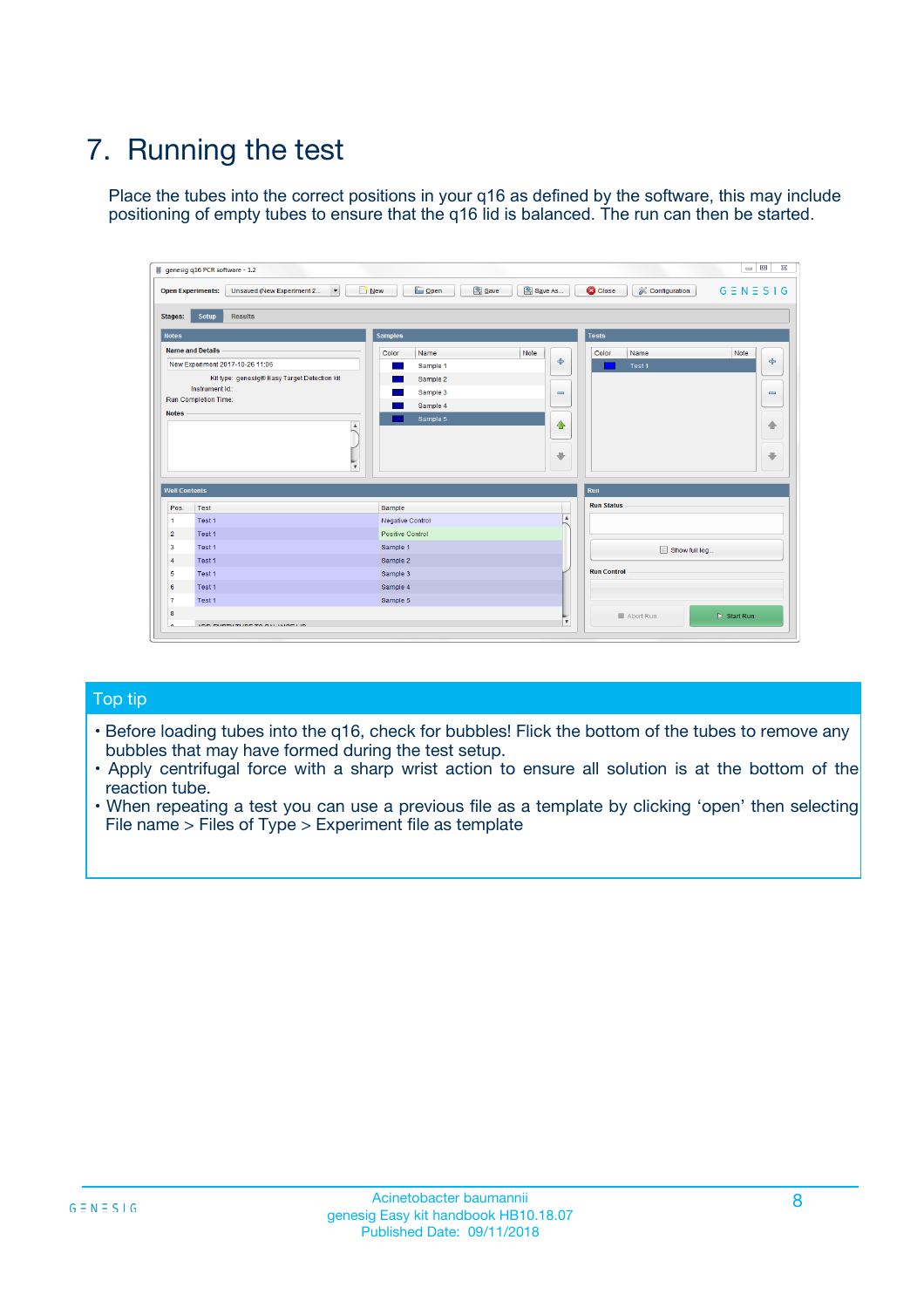### What do my results mean?

Analysis of your data is carried out automatically by the genesig q16. The following information is designed to help you fully understand a result or to troubleshoot:

### "Positive"

#### **Explanation**

Your sample has produced a positive result. Your target of interest is present and you can use the reported quantity.

"Negative"

#### **Explanation**

Your sample has produced a negative result. The target is not present in your sample.

### "Test contaminated"

#### **Explanation**

The Negative Control should be completely free of any DNA. If you see this error message it means that at some point during the setup, the Negative Control has been contaminated with DNA and has given a positive signal. This contamination has invalidated the test. The Positive Control and your test samples are both possible sources of contaminating DNA. The genesig q16 reaction tubes from previous runs will also contain very high amounts of DNA so it is important that these are carefully disposed of after the run is completed and NEVER OPENED. It may be the case that your kits have become contaminated which will lead to the same problem occurring repeatedly.

#### **Solutions**

1. Clean your working area using a commercial DNA remover solution to ensure the area is DNA free at the start of your run and re-run the test

2. If the problem persists then the kit has become contaminated and it will have to be discarded and replaced with a new kit. When you open the new kit, run a simple test to show that changing the kit has solved the problem. Prepare a test which includes only the Positive Control, the Negative Control and one 'mock sample'. For the 'mock sample' add water instead of any sample DNA. The result for the Negative Control and the mock sample should be negative indicating that contamination is no longer present.

#### **Preventive action**

An ideal lab set-up has a 'Clean area' where the test reagents are prepared and a 'sample area' where DNA samples and the Positive Control template are handled. The best workflow involves setting up all the test components (excluding the positive control template) in the clean area and then moving the tests to the sample area for sample and Positive Control addition. If this method is followed then the kit components are always kept away from possible sources of contamination. For extra security the Negative Control can be completely prepared and sealed in the clean area. All work areas should be decontaminated regularly with DNA remover.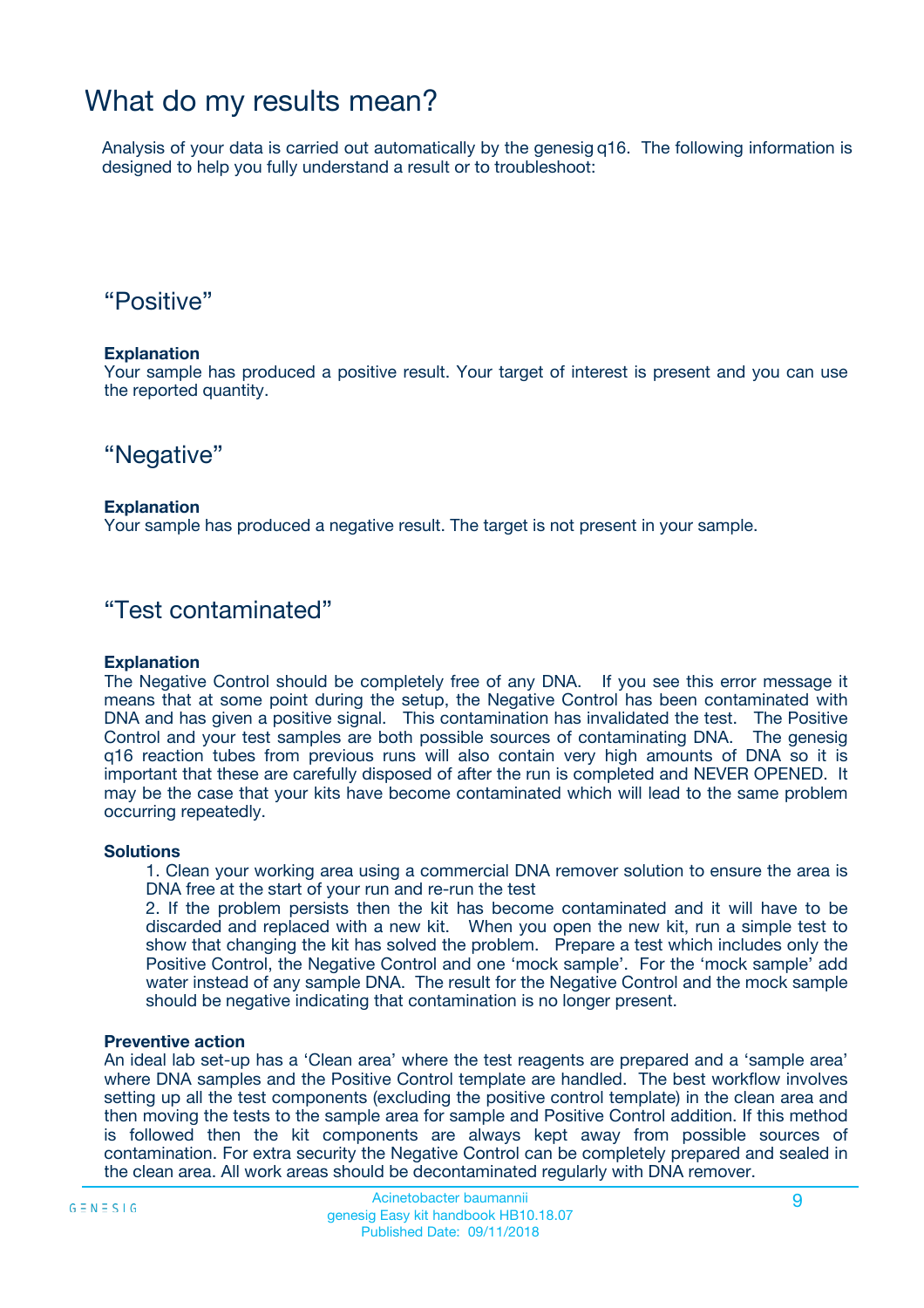### "Sample preparation failed"

#### **Explanation**

The test has failed because the quality of the sample was not high enough. The Internal Extraction Control component identifies whether the sample has been prepared correctly and is of suitable quality. This error message means that this quality control test has failed and the sample quality is not high enough for analysis.

#### **Solutions**

1. Check the sample preparation protocol for any user errors then repeat.

2. Poor quality samples can result from overloading the sample preparation protocol with too much starting material. Try reducing the amount of starting material then repeat.

3. Failing to add the Internal extraction Control DNA to your sample during the sample preparation protocol can also lead to a reported result of "sample preparation failed". Ensure that this step has not been overlooked or forgotten. If your samples are derived from an archive store or from a process separate from your genesig Easy extraction kit; you must add 5µl of Internal Extraction Control DNA into each 0.5ml of your sample to make it suitable for use on the q16.

### "Positive result, poor quality sample"

#### **Explanation**

The test is positive so if you are only interested in obtaining a 'present or absent' answer for your sample then your result is reliable. However, the test contains an Internal Extraction Control component that identifies if the sample is of high quality. This quality control test has failed and the sample is not therefore of high enough quality to accurately calculate the exact copy number of DNA present. If you require quantitative information for your sample then proceed with the solutions below.

#### **Solution**

For appropriate solutions, read the "Sample preparation failed" section of this handbook.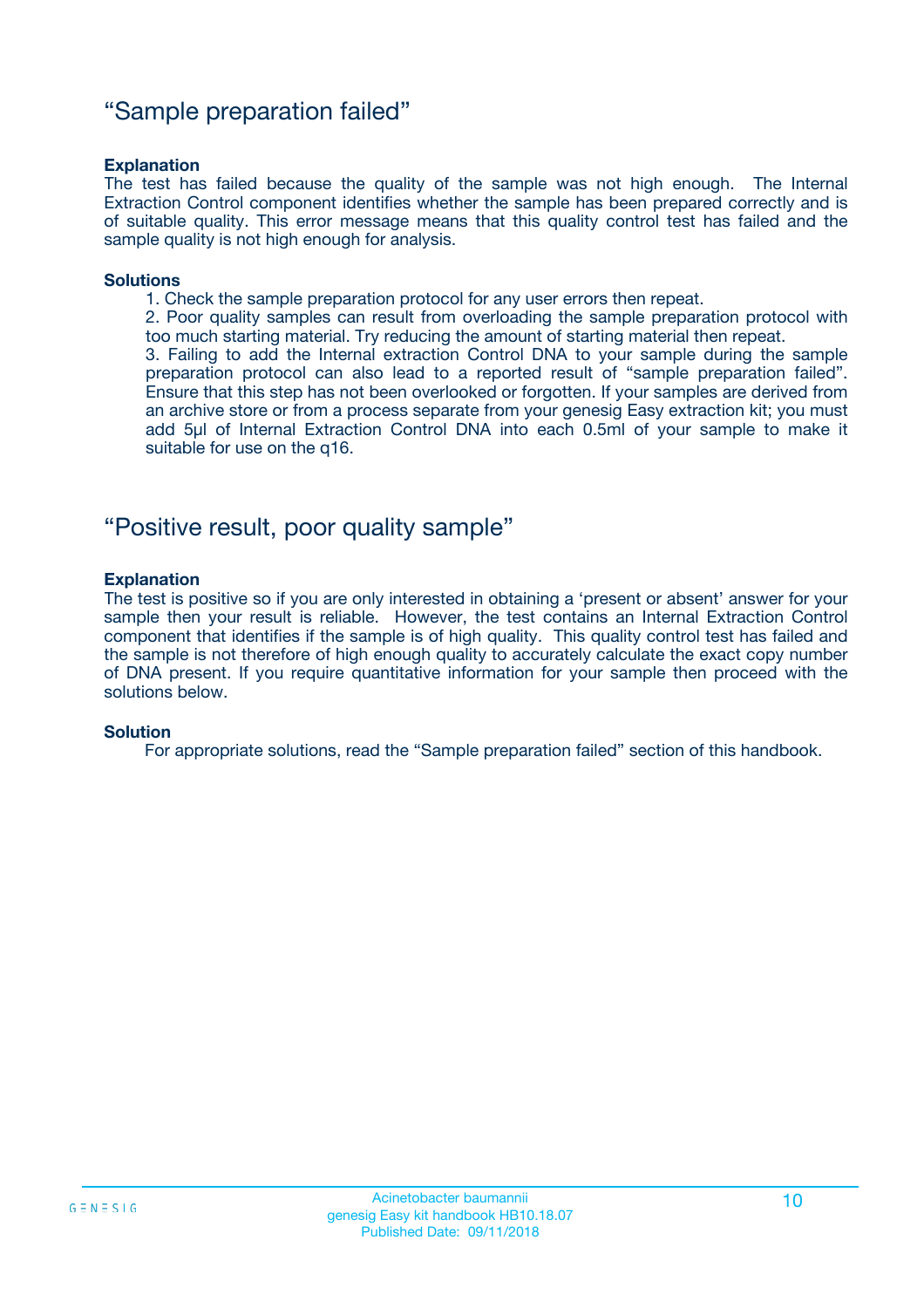### "Test failed"

#### **Explanation**

The test has failed because the Positive Control has not worked. The Positive Control is present to show that all aspects of the test are working correctly together. When this control test fails, the test as a whole is invalidated. This finding indicates that a problem has occurred in the reaction set-up part of the experiment and has nothing to do with sample preparation.

#### **Solutions**

- 1. Check the entire workflow and test set-up to look for any user errors, then repeat the test e.g. have the right colour pipettes and solutions been used with the correct tubes?
- 2. Ensure the positive and negative controls are inserted into the correct wells of your q16.

3. A component of the test may have 'gone off' due to handing errors, incorrect storage or exceeding the shelf life. When you open a new kit, run a simple test to show that changing the kit has solved the problem. Prepare a test which includes only the Positive Control, the Negative Control and one 'mock sample'. For the 'mock sample' add internal control template instead of any sample DNA. If the Positive Control works, the mock sample will now be called as a negative result.

### "Test failed and is contaminated"

#### **Explanation**

The Positive Control is indicating test failure, and the Negative Control is indicating test contamination. Please read the "Test Failed" and "Test contamination" sections of this technical support handbook for a further explanation.

#### **Solution**

For appropriate solutions, read both the "Test failed" and "Test contaminated" sections of this handbook.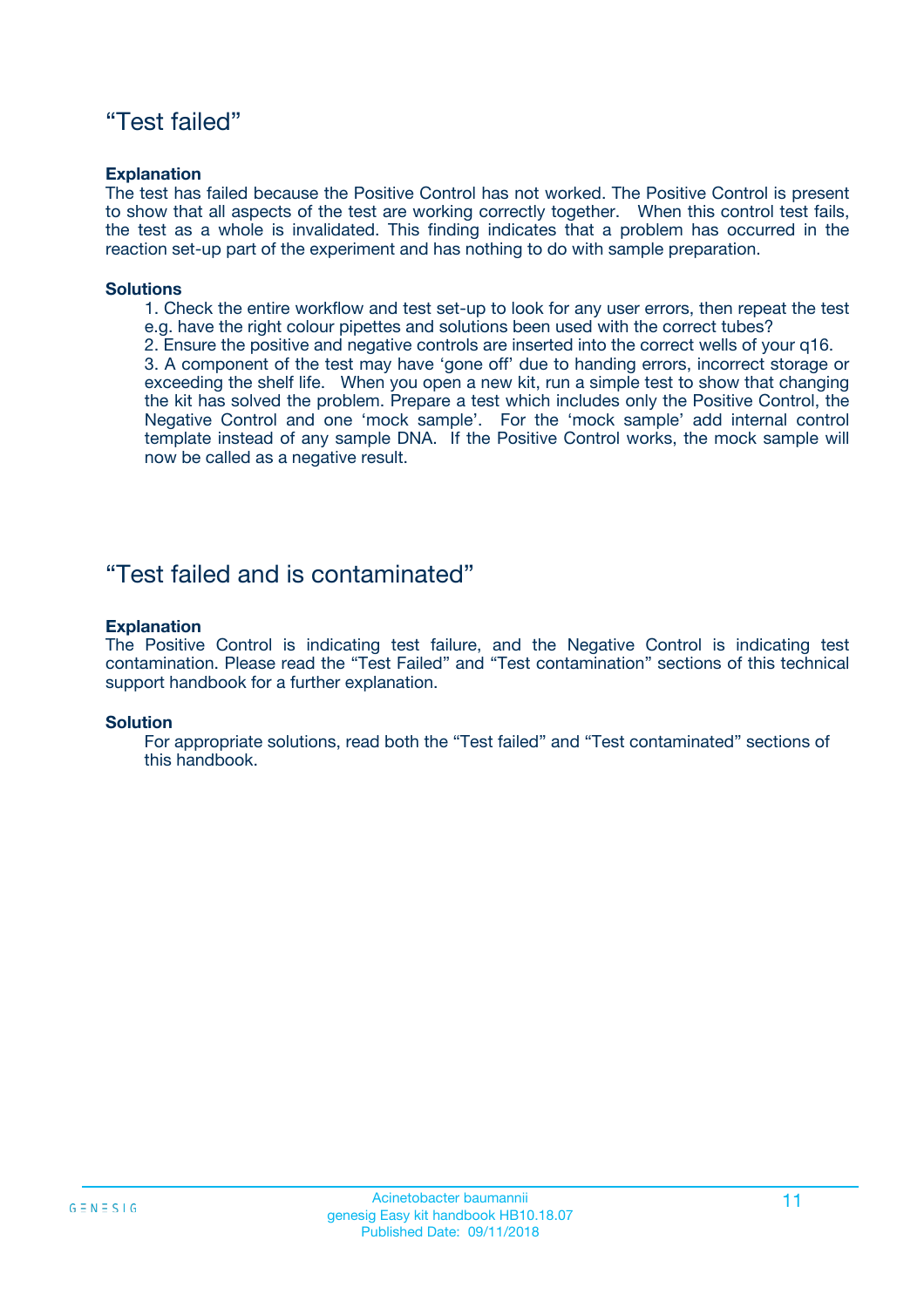### Acinetobacter baumannii

Acinetobacter baumannii is a Gram-negative bacterium of the Moraxellaceae family. The genome of this bacterium is around 4Mbp in length, arranged in a single, circular chromosome. The bacterium usually resides in soil or water but increasingly is found in nosocomial infections where antibiotic resistance is increasing. Porins in the outer cell membrane of the bacterium are greatly reduced in size compared to other Gram-negative species and contribute to increased antibiotic resistance.

A. baumannii has been found to be the cause of up to 10% of Gram-negative bacterial infections in Europe and the US. Individuals with weakened immune systems are particularly susceptible to infection by this species. Due to the ability of the bacterium to proliferate on many surfaces and environments including dry and static surfaces, nosocomial infections may occur by patient contact with hospital equipment, especially invasive apparatus where the bacterium can easily be introduced into the blood stream.

A. baumanni infections are known to be involved in respiratory and urinary tract infections as well as causing pneumonia, septicaemia and meningitis.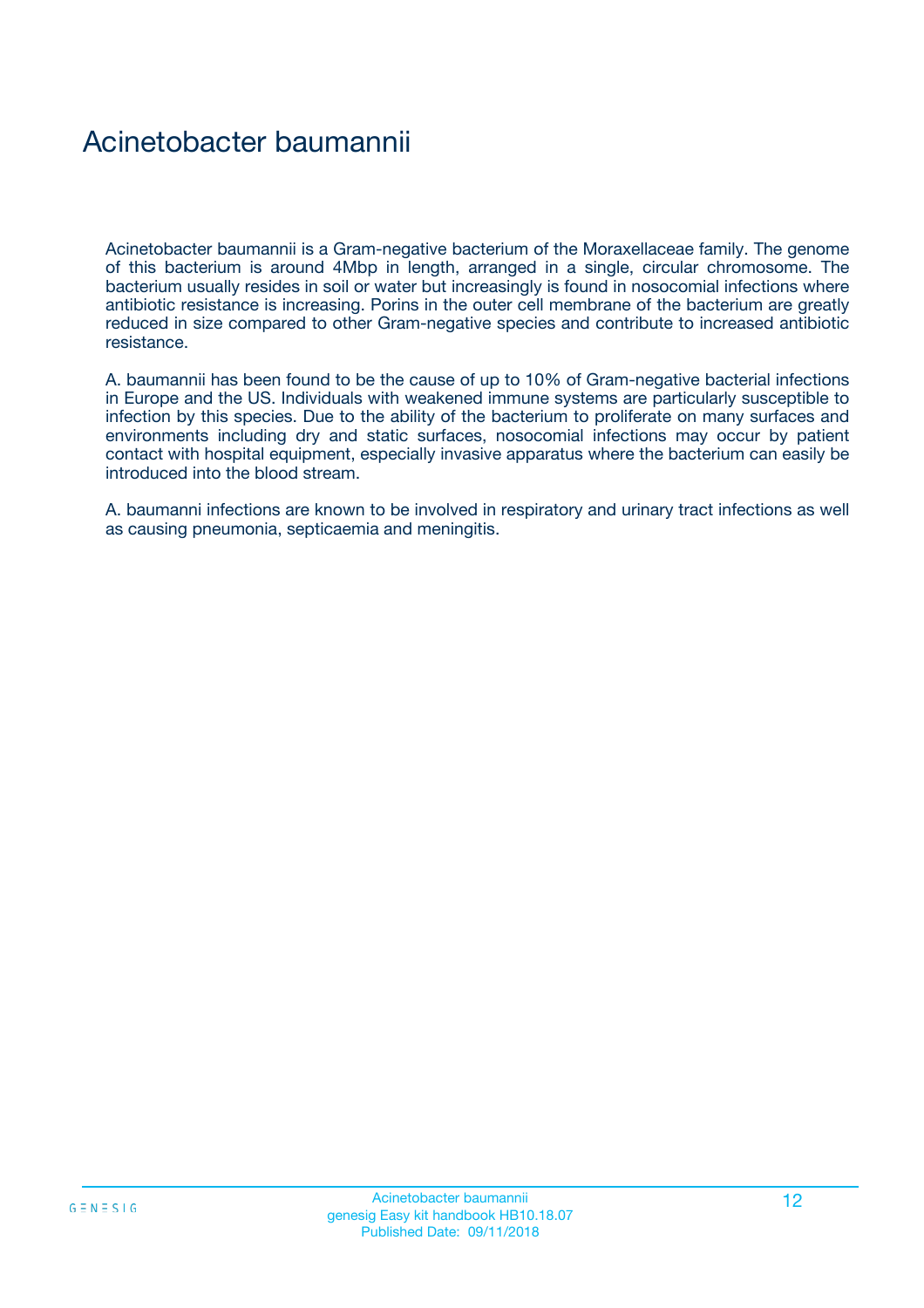## **Specificity**

The Primerdesign genesig Kit for Acinetobacter baumannii (A.baumannii) genomes is designed for the in vitro quantification of A.baumannii genomes. The kit is designed to have a broad detection profile. Specifically, the primers represent 100% homology with over 95% of the NCBI database reference sequences available at the time of design.

The dynamics of genetic variation means that new sequence information may become available after the initial design. Primerdesign periodically reviews the detection profiles of our kits and when required releases new versions.

The primers and probe sequences in this kit have 100% homology with over 95% of NCBI database sequences.

If you require further information, or have a specific question about the detection profile of this kit then please send an e.mail to enquiry@primerdesign.co.uk and our bioinformatics team will answer your question.